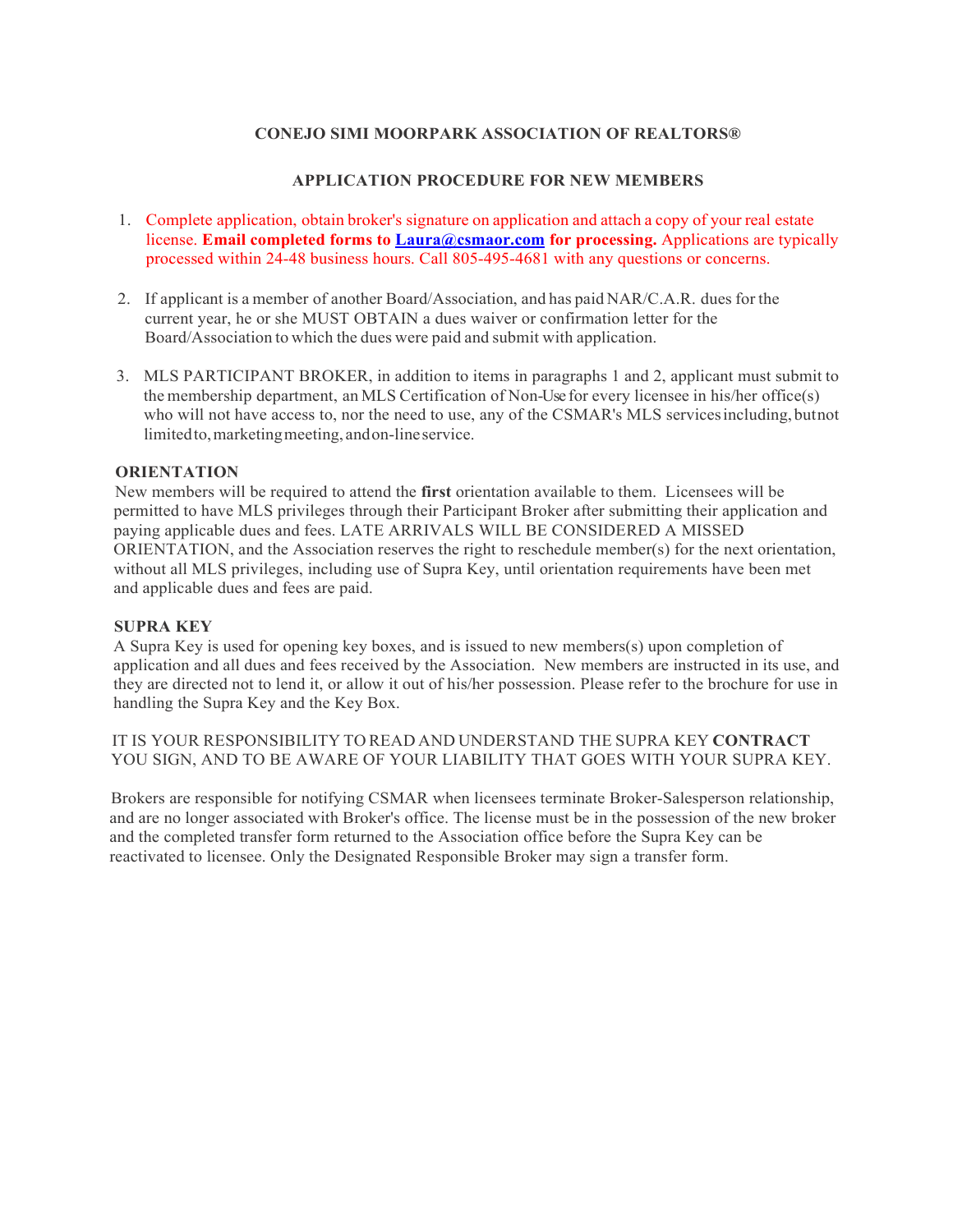| MOORS                                          |
|------------------------------------------------|
| Association of<br><b>REALTORS</b> <sup>®</sup> |

CONEJO SIMI MOORPARK ASSOCIATION OF REALTORS® 463 Pennsfield Place, Suite 100, - Thousand Oaks, CA 91360 1516 E. Los Angeles Ave, - Simi Valley, CA 93065 T: (805) 495-4681 • E[: info@csmaor.com](mailto:info@csmaor.com)

#### **TYPE OF APPLICATION**

1. I apply for the following categories of membership (check all applicable boxes):

| Designated REALTOR® |
|---------------------|
| $\Box$ REALTOR®     |

[ ] MLS Broker Participant MLS Subscriber

[ ] MLS Appraiser Participant

**Date: \_\_\_\_\_\_\_\_\_\_\_\_\_\_\_\_\_\_\_\_\_\_\_**

## **GENERAL INFORMATION**

| 2.  | Name (as it appears on your license):                                                |
|-----|--------------------------------------------------------------------------------------|
| 3.  |                                                                                      |
| 4.  |                                                                                      |
| 5.  | Firm Address: (Street) (City)<br>(State)<br>(ZipCode)                                |
| 6.  |                                                                                      |
| 7.  |                                                                                      |
| 8.  | $\overline{\text{(Street)}}$<br>$\overline{(City)}$<br>(State)<br>(ZipCode)          |
| 9.  | Cell Phone Number:<br>Home Telephone Number:<br>Home Telephone Number:               |
| 10. | Firm<br>Home<br>Which do you want as the primary mailing address?                    |
| 11. | Birth Date (M/D/YY):<br>E-Mail Address: <u>required</u>                              |
| 12. |                                                                                      |
| 13. |                                                                                      |
|     | $\Box$ Corporate<br>Salesperson<br>$Type:  $ Broker<br>$\vert$ Appraiser             |
|     |                                                                                      |
| 14. | $\vert$ CRS<br>Professional Designations:   GRI<br>Other(s) please specify:          |
| 15. | Listall Boards/Associations of REALTORS® and MLSs to which you CURRENTLY BELONG:     |
|     | List all Boards/Associations of REALTORS® and MLSs to which you PREVIOUSLY BELONGED: |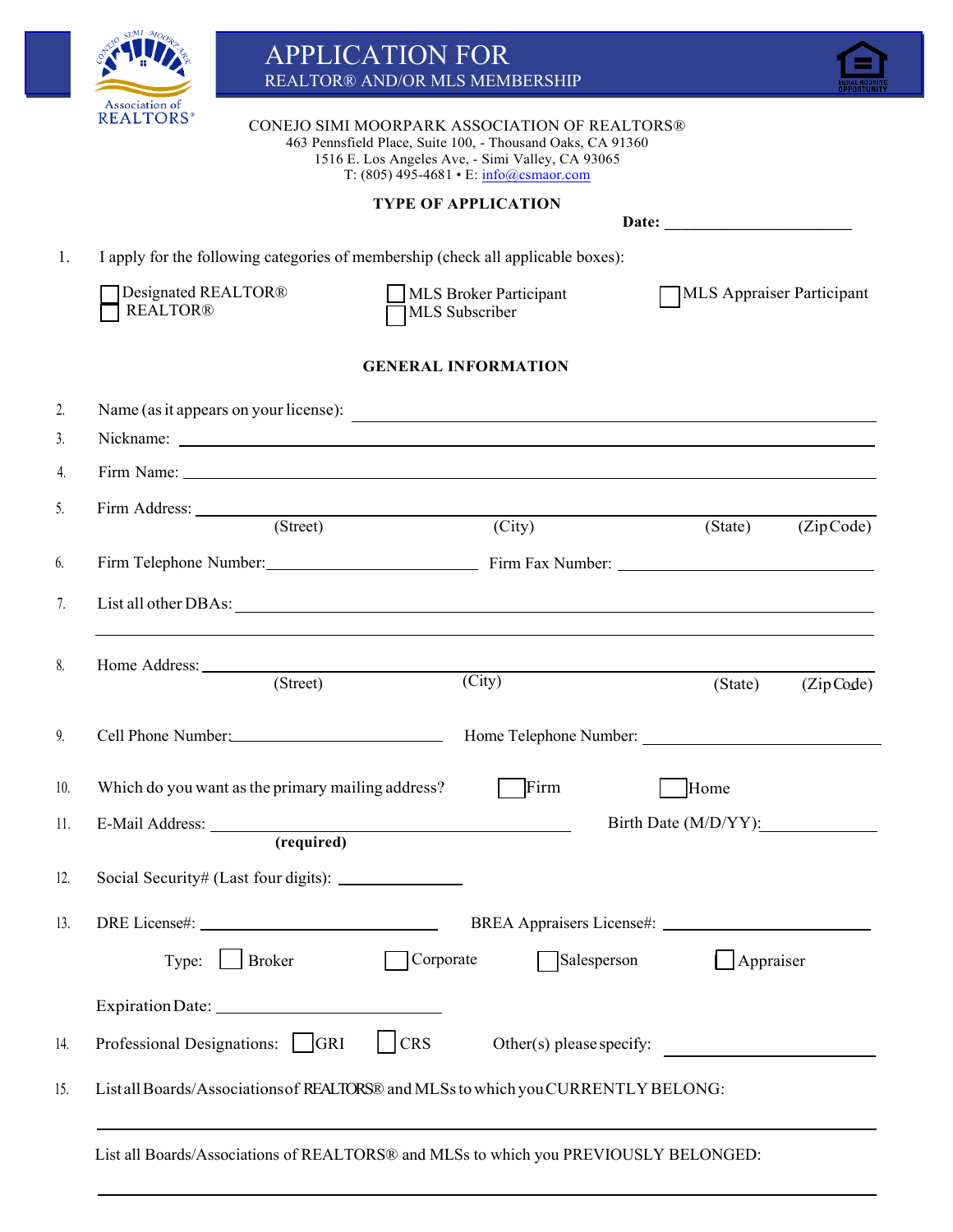| 16. | Persons other than principals, partners, corporate officers or branch office managers of real estate or appraisal<br>firms must remain employed by or affiliated with a Designated REALTOR® to be eligible for REALTOR®<br>membership. Persons others than principals, partners, corporate officers or branch office managers of real estate or<br>appraisal firms who hold a valid California real estate license must remain employed by or affiliated with a MLS<br>Broker Participant or MLS Appraiser Participant of the MLS in order to join as a MLS Subscriber.<br>If applicable, please complete below: |
|-----|------------------------------------------------------------------------------------------------------------------------------------------------------------------------------------------------------------------------------------------------------------------------------------------------------------------------------------------------------------------------------------------------------------------------------------------------------------------------------------------------------------------------------------------------------------------------------------------------------------------|
|     | Name of Designated REALTOR®:<br>Name of MLS Broker or Appraiser Participant:                                                                                                                                                                                                                                                                                                                                                                                                                                                                                                                                     |

17. **MLS BROKER PARTICIPANTS ONLY.** To be eligible for MLS membership, MLS Broker Participants **must** offer and/or accept compensation in the capacity of a real estate broker.

I certify that I actively endeavor during the operation of my real estate business to list real property of the type listed on the MLS and/or to accept offers of cooperation and compensation made by listing brokers or agents in the MLS.

 $\bigcap$  Yes, I certify.  $\bigcap$  No, I cannot certify.

18. DESIGNATED REALTOR®/MLS BROKER AND APPRAISER PARTICIPANT APPLICANTS ONLY Designated REALTOR® and MLS Broker and Appraiser Participant applicants must provide the Association a list of licensees employed by or affiliated with them and must also regularly update the Association on any changes, additions, or deletions from the list. On a separate sheet or form, please list all licensees under your license, including their name, the type of license, and their DRE or BREA License#.

| I am a (check the applicable boxes): | sole proprietor   | general partner       |
|--------------------------------------|-------------------|-----------------------|
|                                      | corporate officer | branch office manager |

20. If you checked any box in question 19, you must answer the following: a. Are you or your firm subject to any pending bankruptcy proceedings?

 $Yes \t | No$ 

b. Have you or your firm been adjudged bankrupt within the last three (3) years?  $\bigcap$  Yes  $\bigcap$  No

If you answered yes to (a) or (b), you may be required to make cash payments for REALTOR® membership dues and MLS fees.

21. I certify that I have no record of official sanctions rendered by the courts or other lawful authorities for violations of:

| (i) civil rights laws within the last three (3) years |                |  |               |
|-------------------------------------------------------|----------------|--|---------------|
|                                                       | $\blacksquare$ |  | $\Box$ $\Box$ |

| $\Box$ Yes, I certify. | $\Box$ No, I cannot certify. |
|------------------------|------------------------------|
|                        |                              |

(ii) real estate license laws within the last three (3) years  $\bigcap$  Yes, I certify.  $\bigcap$  No, I cannot certify.

(iii) criminal convictions where (1) the crime was punishable by death or imprisonment in excess of one year under the law under which you were convicted and (2) no more than ten (10) years have elapsed since the date of the conviction or your release from the confinement imposed for that conviction, whichever is the later date.  $\bigcap$  Yes, I certify.  $\bigcap$  No, I cannot certify.

If you could not certify any of the above, please attach additional sheets with all relevant details about the violation(s), including the date(s), type of violation(s), and a copy of the discipline, if any.

22. Have you ever been disciplined, or have any pending cases, by any of the above Boards/Associations or MLSs in question 15?

 $\Box$  Yes. If yes, attach copies of the discipline.  $\Box$  No.

23. Have you ever been disciplined by the DRE?

Yes. If yes, provide all relevant details and dates (or attach copies of discipline).  $\Box$  No.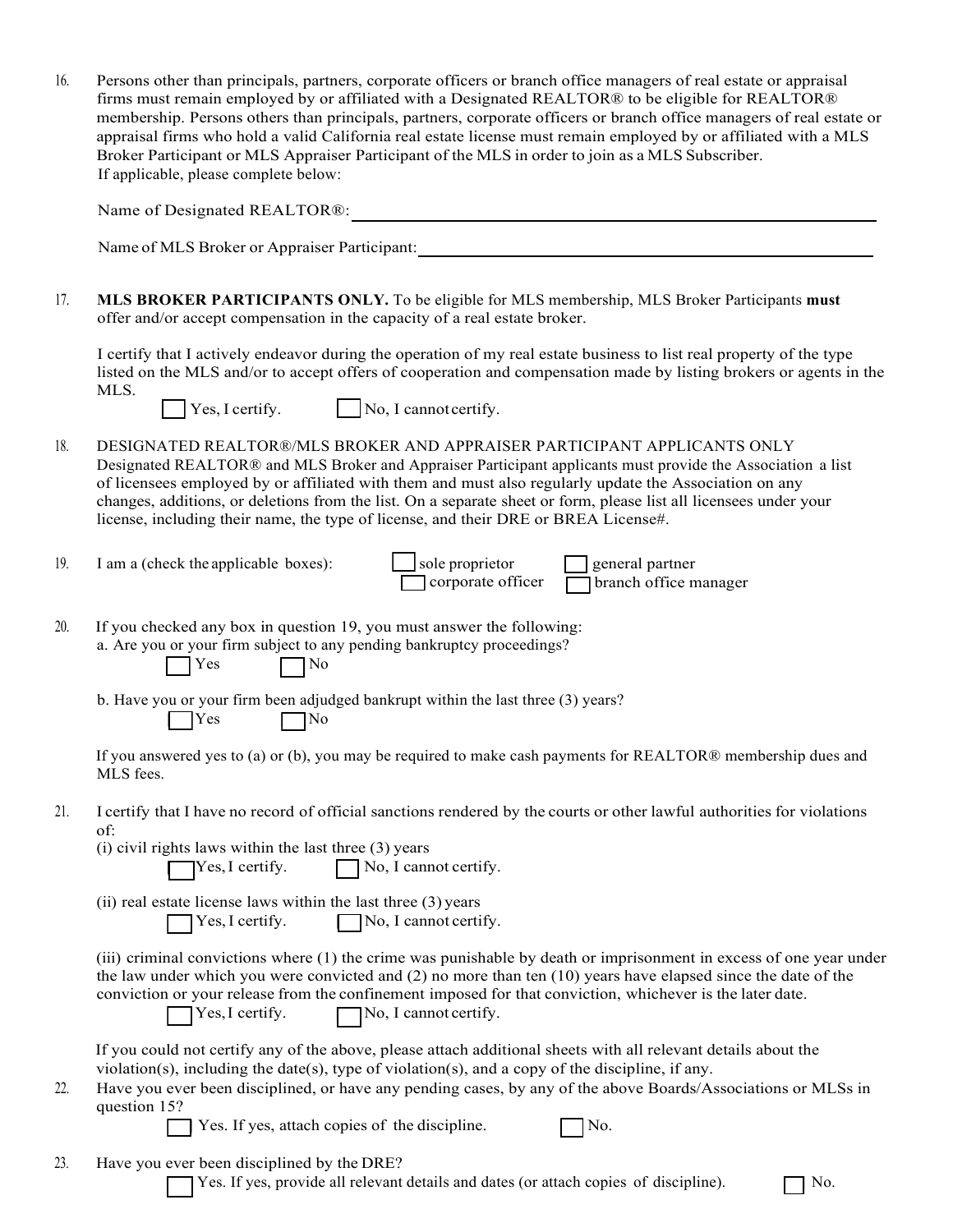#### **GENERAL TERMS AND CONDITIONS OF MEMBERSHIP**

- 1. **Bylaws, policies and rules.** I agree to abide by the bylaws, policies and rules of the Association, the bylaws, policies and rules of the California Association of REALTORS®, and the constitution, bylaws, policies and rules of the National Association of REALTORS®, all as may from time to time be amended.
- 2. **Use of the term REALTOR®.** I understand that the professional designation REALTOR® is a federally registered trademark of the National Association of REALTORS® ("NAR") and use of this designation issubject to NAR rules and regulation. I agree that I cannot use this professional designation until this application is approved, all my membership requirements are completed, and I am notified of membership approval in the designation. I further agree that should I cease to be a REALTOR®, I will discontinue use of the term REALTOR® in all certificates, signs, seals or any other medium.
- 3. **Orientation.** I understand that if the Association or the MLS requires orientation, I must attend such orientation prior to becoming a member of the Association or MLS.
- 4. **No refund.** I understand that my Association membership dues and MLS fees are non-refundable. In the event I fail to maintain eligibility for membership or for MLS Services for any reason, I understand I will not be entitled to a refund of my dues or fees.
- 5. **Authorization to release and use information; waiver.** I authorize the Association or its representatives to verify any information provided by me in this application by any method including contacting the California Department of Real Estate., my current or past responsible broker or designated REALTOR®, or any Association or MLS where I held, or continue to hold, any type of membership. I further authorize any Association or **MLS** where I held, continue to hold, any type of membership to release all my membership or disciplinary records to this Association, including information regarding (i) all final findings of Code of Ethics violations or other membership duties within the past three (3) years; (ii) pending ethics complaints (or hearings); (iii) unsatisfied discipline pending; (iv) pending arbitration requests (or hearings); and (v) unpaid arbitration awards or unpaid financial obligations. I understand that any information gathered under this authorization may be used in evaluating my application for membership and future disciplinary sanctions. I waive any legal claim or cause of action against the Association, its agents, employees or members including, but not limited to, slander, libel or defamation of character, that may arise from any action taken to verify, evaluate or process this application or other use of the information authorized and released hereunder.
- 6. By signing below, I expressly authorize the Association, including the local, state and national, or their subsidiaries or representatives to fax, e-mail, telephone, text message or send by U.S. mail to me, at the fax numbers, e-mail, telephones and addresses above, material advertising the availability of or quality of any property, goods or services offered, endorsed or promoted by theAssociation.
- 7. **Additional terms and conditions for MLS applicants only.** I understand and agree that by becoming and remaining a broker participant or subscriber to the MLS, I agree to abide by the CSMAR MLS rules and Data Integrity Standards as from time to time amended, including but not limited to the following:
	- A. I agree not to use the CSMAR MLS rules and Data Integrity Standards data for any purpose other than to market property or support market valuations or appraisals as specifically set forth in the rules.
	- B. I agree not to reproduce any portion of the active listings except as provided in the **CSMAR MLS** rules and Data IntegrityStandards.
	- C. I agree not to download **MLS** data except as provided in the **CSMAR MLS** rules and Data Integrity Standards.
	- D. I agree not to allow anyone other than authorized participants, their subscribers and the clerical users as defined in the CSMAR MLS rules and Data Integrity Standards to access any computer receiving MLS information. I agree not to transmit the information to any participants, subscribers and clerical users not authorized to access the system by the rules. I agree not to use the MLS to create another product except as may be used by the participant who downloaded the data in compliance with the CSMAR MLS rules and Data Integrity Standards.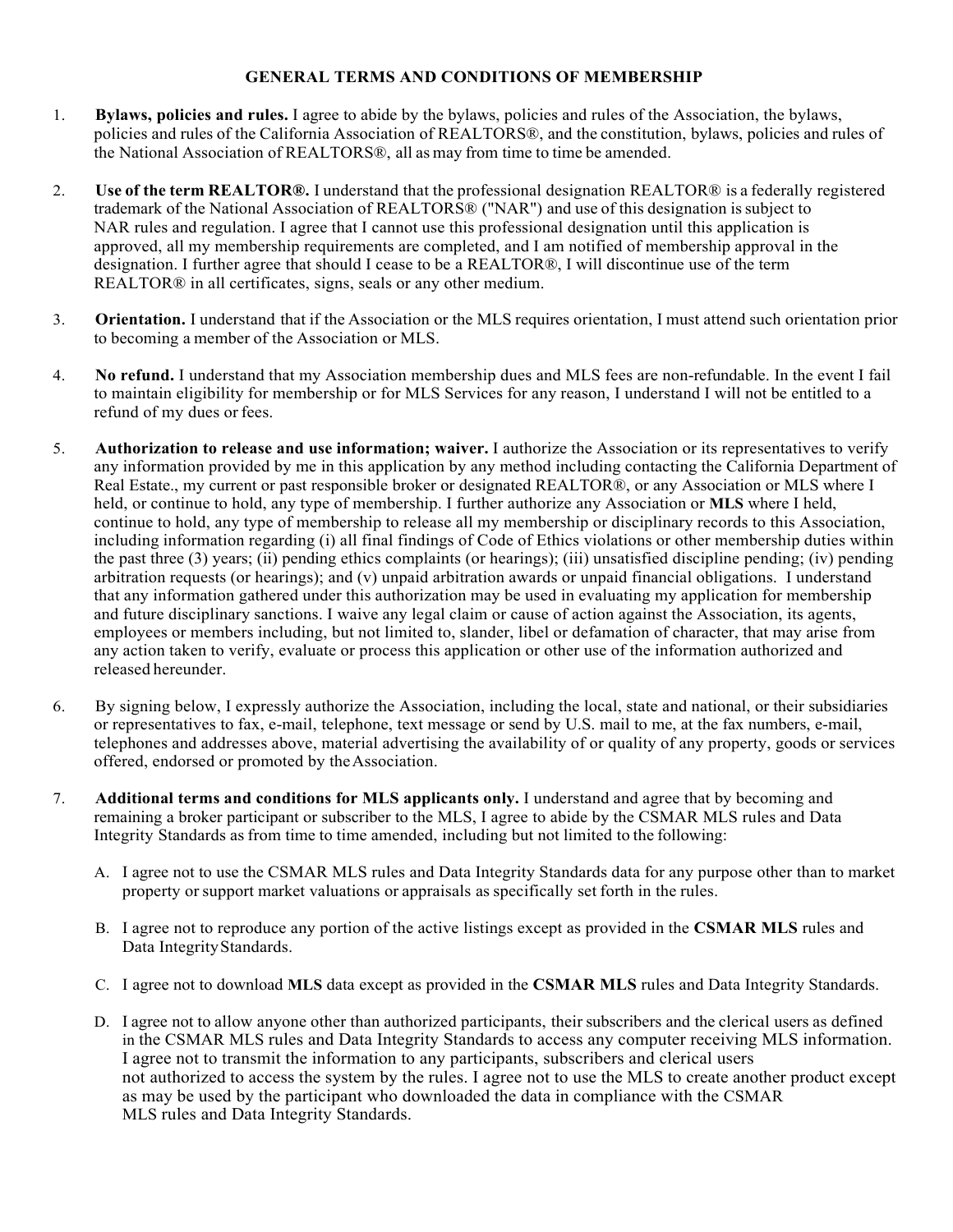- E. I agree I will not give or sell my password to any person or make it available to any person. I further understand that the California Penal Code and the United States Code prohibits unauthorized access to computer data bases. I agree not to allow such unauthorized access by use of any of my equipment or pass codes.
- F. I understand that clerical users may be authorized to have limited access to the MLS for clerical support only. I understand that clerical users are not allowed to use the information in any way other than to provide such information to me. Persons performing any activities that require a real estate license are not eligible for this clerical user's classification. I further understand that any violation by a clerical user employed by me, under contract with me or used by me is my responsibility and can result in discipline and ultimate termination of **MLS** services.
- G. The security of homeowners depends on the security of the lockbox system. I will not lend or make available my lockbox key to any person, even if an authorized MLS user. I further understand that the Associations can incur costs in securing the system if I fail to take adequate measures to protect my Supra key and lockbox and that I may be held responsible for these costs. Failure to adhere to key and lockbox requirements could undermine the security of home owners.
- H. I understand and agree that the above statements are in addition to the CSMAR MLS rules and Data Integrity Standards to which I have also agreed. Violation of any CSMAR MLS rules or Data Integrity Standards may result in discipline, fine and ultimate termination of the service. In addition to that, my actions may cause damage to the Association which owns the MLS and the Associations may pursue its legal remedies against me to recover suchdamages.
- 8. **REALTOR® and MLS applicants only; Arbitration Agreement.** A condition of membership in the Association as a REALTOR® and participant in the MLS is that you agree to binding arbitration of disputes. As a REALTOR® (including Designated REALTOR®) member, you agree for yourself and the corporation or firm for which you act as a partner, officer, principal or branch office manager to binding arbitration of disputes with (i) other REALTOR® members of this Association; (ii) with any member of the California or National Association of REALTORS®; and (iii) any client provided the client agrees to binding arbitration at the Association. As a MLS Broker or Appraiser Participant or MLS Subscriber, you agree for yourself and the corporation or firm for which you act as a partner, officer, principal or branch office manager to binding arbitration of disputes with (i) other MLS participants and subscribers; or (ii) any other MLS Broker or Appraiser Participant or MLS Subscriber of another Association MLS which shares a common database with this Association MLS through a Regional or Reciprocal Agreement. Any arbitration under this agreement shall be conducted using the Association facilities and in accordance with the Association rules and procedures for arbitration.

#### **SIGNATURE**

#### **I certify that I have read and agree to the terms and conditions of this application and that all information given in this application is true and correct.**

#### **I agree to have CSMAR communicate with me via text messages/email. Check box to opt out of text messaging.**

| Signature of Applicant           | Print Name Here | Date of Signature |
|----------------------------------|-----------------|-------------------|
| Signature of Designated REALTOR® | Print Name Here | Date of Signature |
| Signature of MLS Participant     | Print Name Here | Date of Signature |